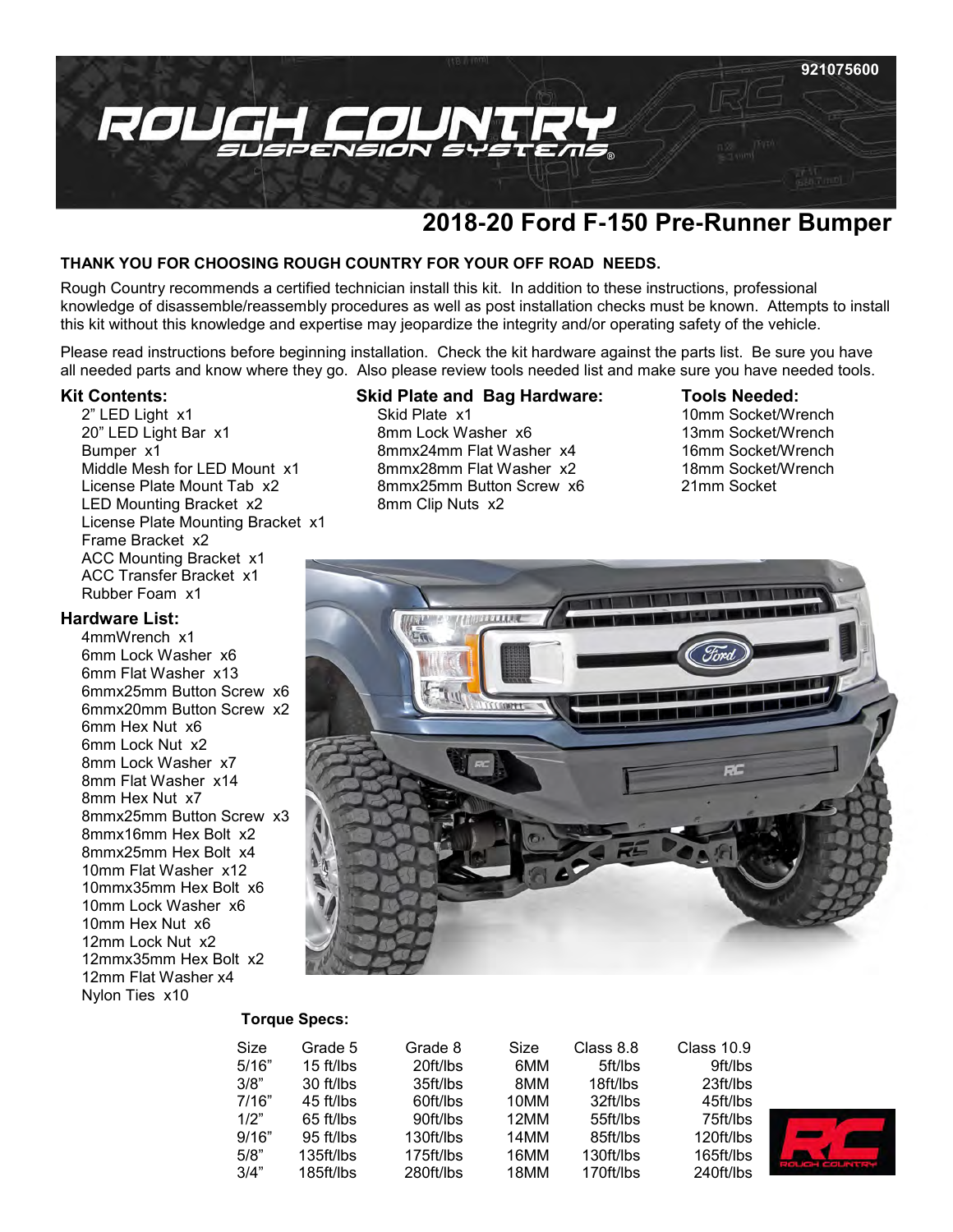# **Installation Instructions**

## **Remove Bumper**

- 1. Unplug the fog light wiring harness on both sides of the vehicle. **See Photo 1**.
- 2. Remove plastic cover with flathead. **See Photo 2**.



- 3. After supporting the bumper, remove the nuts from the front bumper on both sides using a 21MM socket. **See Photo 3**.
- 4. Remove the nut on the inside of bumper on both sides using a 21MM socket. **See Photo 4**.



- 5. Remove the bumper and lower to remove heater harness if factory equipped.
- 6. Remove the bumper bracket using a 13mm socket. Then pull the plug through the bumper. **See Photo 5**.
- 7. Pull plug through bumper if factory equipped. **See Photo 6.**





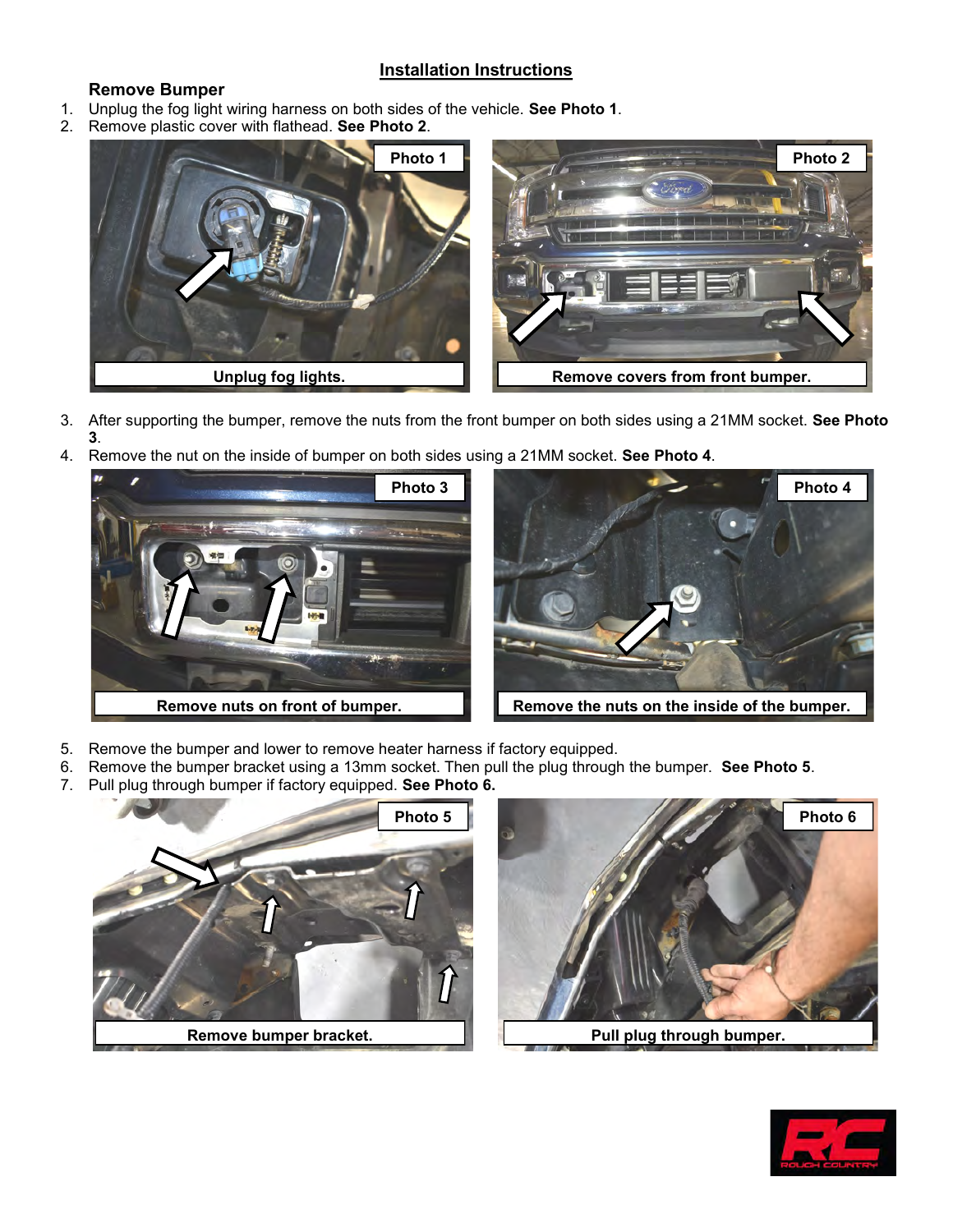- 8. Install the supplied bumper brackets reusing the stock hardware. **See Photo 7**. Do not tighten at this time.
- 9. Remove the (2) bolts on the side of bumper using a 7mm socket. **See Photo 8**.





- 10. Pull the upper bumper trim back to remove the bolt under the headlight using a 10mm socket. **See Photo 9**.
- 11. Remove the lower bolt in the plastic vent using a 10mm socket. **See Photo 10**.



- 12. Remove the push pin behind the upper bumper trim using an automotive trim puller. **See Photo 11.**
- 13. Remove bolts securing the inner fender. Then remove the air dam vent using a 5.5mm socket. **See Photo 12**.





**Remove the air dam vent.**

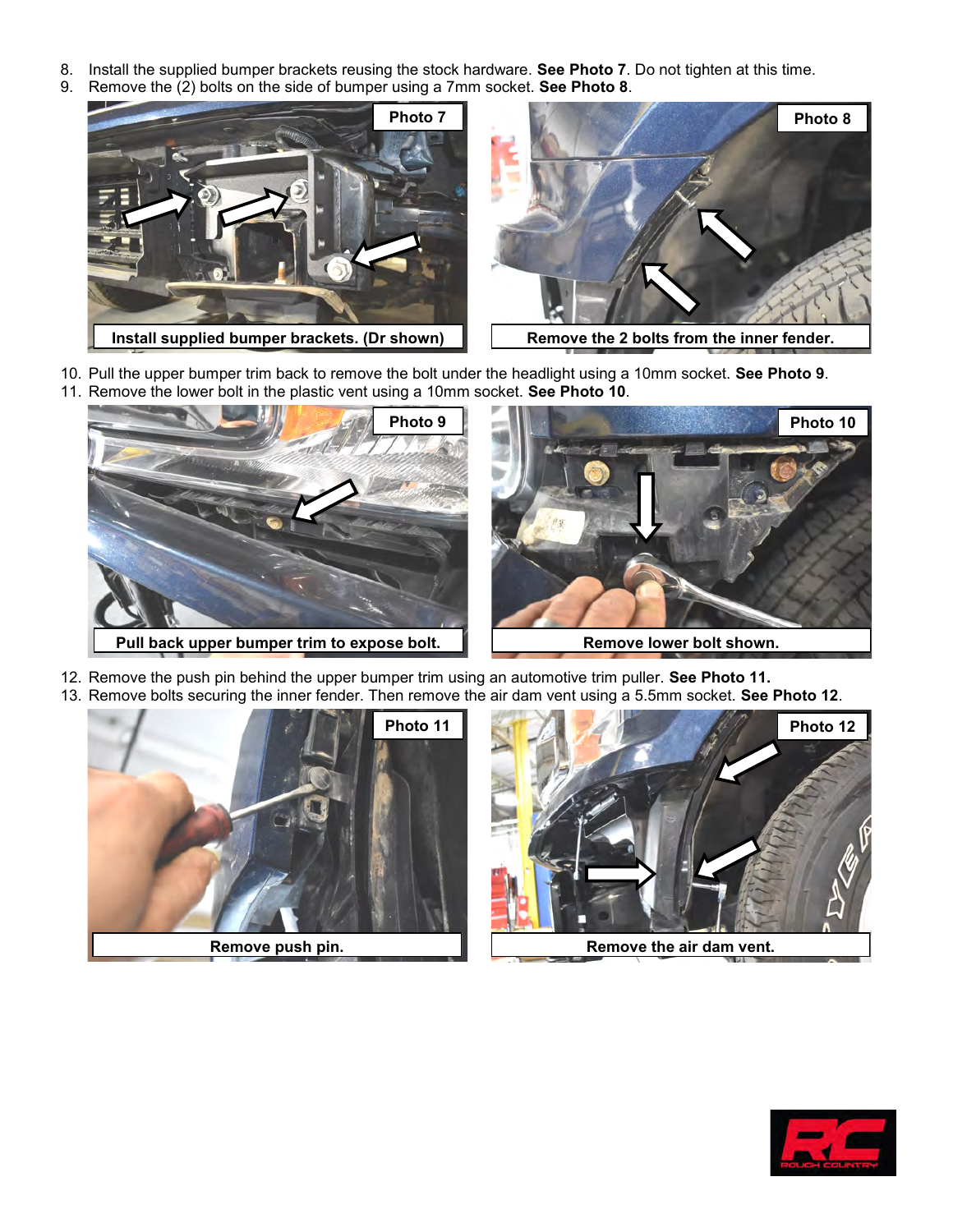### **Install RC Bumper and Skid Plate**

- 14. Re-install the (2) retained bolts into the bumper trim using a 7mm socket. **See Photo 13.**
- 15. Install the LED light bar with the supplied mounting brackets, 8MM bolts, nuts, and washers, and the hardware supplied with the LED light bar. **See Photo 14**.



- 16. Install cube lights in the bumper with hardware supplied with the lights. **See Photo 15**.
- 17. Install the RC bumper on the bumper brackets that were installed in Photo 7 using (3) the supplied 10MM bolts, nuts, and washers. **See Photo 16**. Do not tighten at this time.





**Install the bumper on the bumper brackets.**

- 18. Adjust the bumper to center. Then tighten the (3) OE nuts on the frame to bumper brackets using a 21mm wrench. **See Photo 17.**
- 19. Align the bumper front to rear. Then tighten the 10mm hardware using a 17mm wrench and socket. **See Photo 18.**



**Center the bumper on to the vehicle.**



**Adjust the bumper front to rear.** 

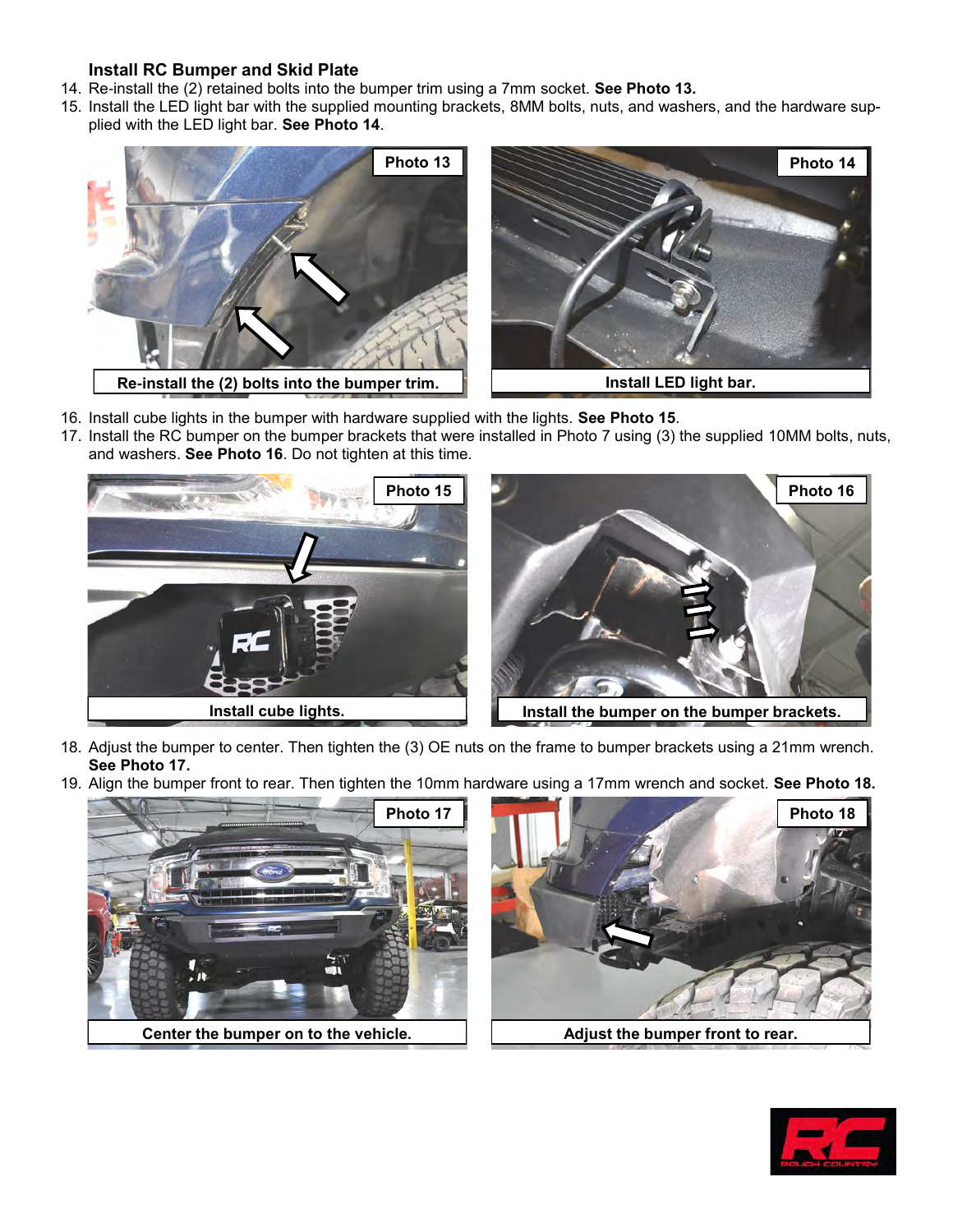- 20. Cut inner fender carpet along dashed line as desired to fit new bumper using a razor blade. **See Photo 19**.
- 21. Install the skid plate using the supplied 8MM bolts, nuts, and washers. Tighten using a 6mm allen wrench. **See Photo 20 and 21**.





**Cut inner fender along dashed line as desired.**

**Install skid plate bolts on front.**

22. Periodically check all hardware for tightness.